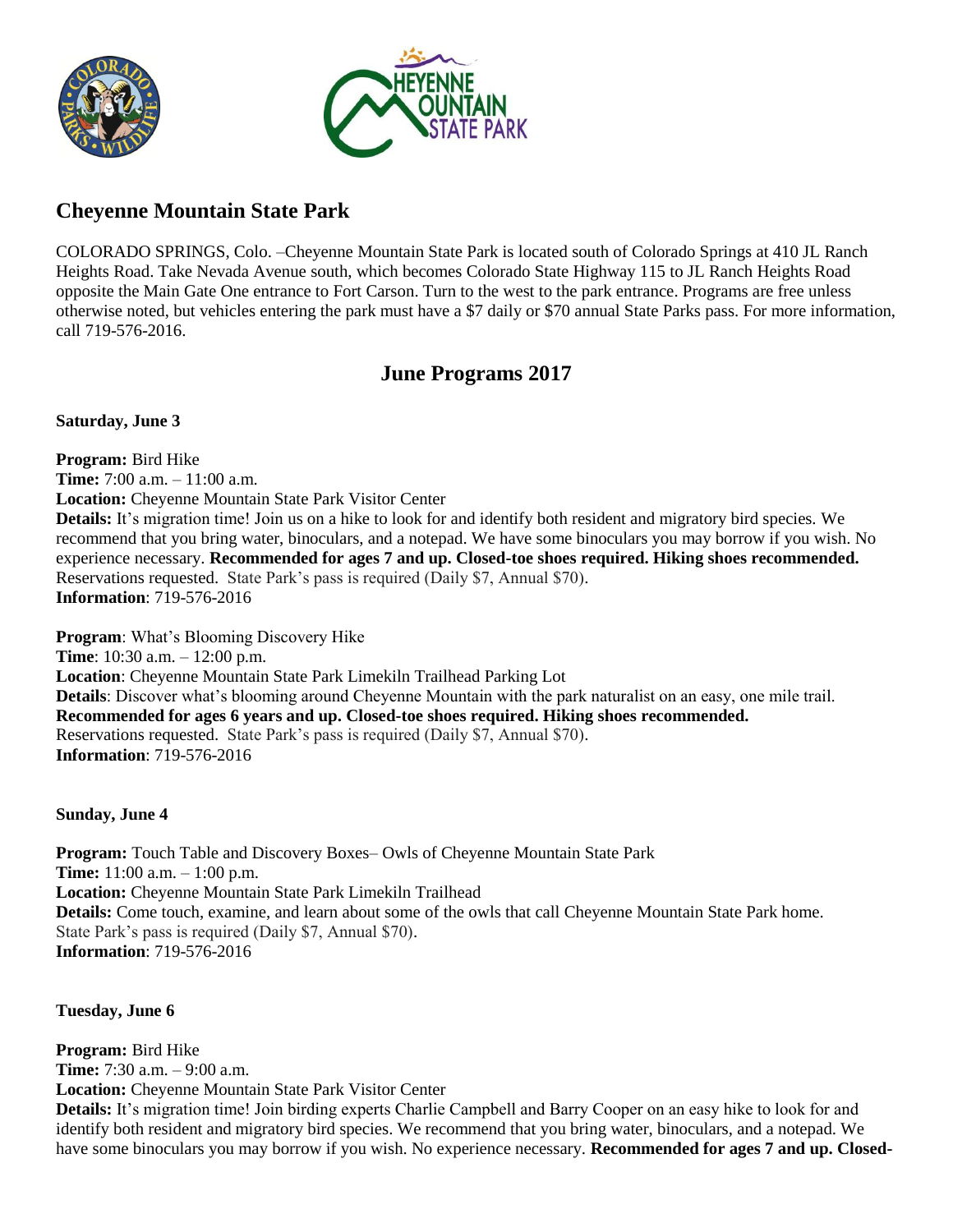#### **toe shoes required. Hiking shoes recommended.**

Reservations requested. State Park's pass is required (Daily \$7, Annual \$70). **Information**: 719-576-2016

#### **Friday, June 9**

**Program:** Trail Challenge Hike **Time:** 8:30 a.m. – 10:30 a.m. **Location:** Cheyenne Mountain State Park Limekiln Trailhead **Details:** Have you signed up for our Trail Challenge? Are you having difficulties with best connecting routes or the motivation to finish? For this hike we will start relatively easy with an approximate 2 miles section of trail that includes the nicknamed "4 color trail." You will earn a stamp on Zook Loop, Turkey Trot, and Little Bear trails. Bring sunscreen and water. No experience necessary. **Recommended for ages 7 and up. Closed-toe shoes required. Hiking shoes recommended.** Reservations requested. State Park's pass is required (Daily \$7, Annual \$70). **Information**: 719-576-2016

**Program:** Full Moon Hike--Strawberry Moon **Time:** 8:00 p.m. – 9:30 p.m. **Location:** Cheyenne Mountain State Park Camper Services **Details:** Join us on this one and a half hour full moon evening stroll as we explore moonlit landscapes, discover the nocturnal activities of nighttime creatures, and celebrate the strawberry harvest! This is a naturalist-guided walk. **Recommended for ages 7 and up. Closed-toe shoes required. Hiking shoes recommended.** Reservations requested. State Park's pass is required (Daily \$7, Annual \$70). **Information**: 719-576-2016

**Saturday, June 10**

**Program**: Beginning Archery Class **Time**: 9:00 a.m. – 11:00 a.m. **Location**: Cheyenne Mountain State Park Archery Range **Details**: Give archery a try, or polish up skills you already have! One on one instruction will help students learn how to shoot. All equipment is provided. **Reservations are required** and the class is limited to 18 students. State Park's pass is required (Daily \$7, Annual \$70). You may purchase a park pass at the Archery Range with cash or check. **Information**: 719-576-2016

**Program**: Archery Practice **Time**: 11:00 a.m. – 12:00 p.m. **Location**: Cheyenne Mountain State Park Archery Range **Details**: For those who have completed our beginning archery class, we are offering a practice session to hone your skills. Equipment and instruction provided. **Reservations required.** State Park's pass is required (Daily \$7, Annual \$70). You may purchase a park pass at the Archery Range with cash or check.

**Information**: 719-576-2016

**Program**: What's Blooming Discovery Hike

**Time**: 10:30 a.m. – 12:00 p.m.

**Location**: Cheyenne Mountain State Park Limekiln Trailhead Parking Lot

**Details**: Discover what's blooming around Cheyenne Mountain with the park naturalist on an easy, one mile trail. **Recommended for ages 6 years and up. Closed-toe shoes required. Hiking shoes recommended.**

Reservations requested. State Park's pass is required (Daily \$7, Annual \$70). **Information**: 719-576-2016

**Sunday, June 11**

**Program:** Touch Table – Prairie Dogs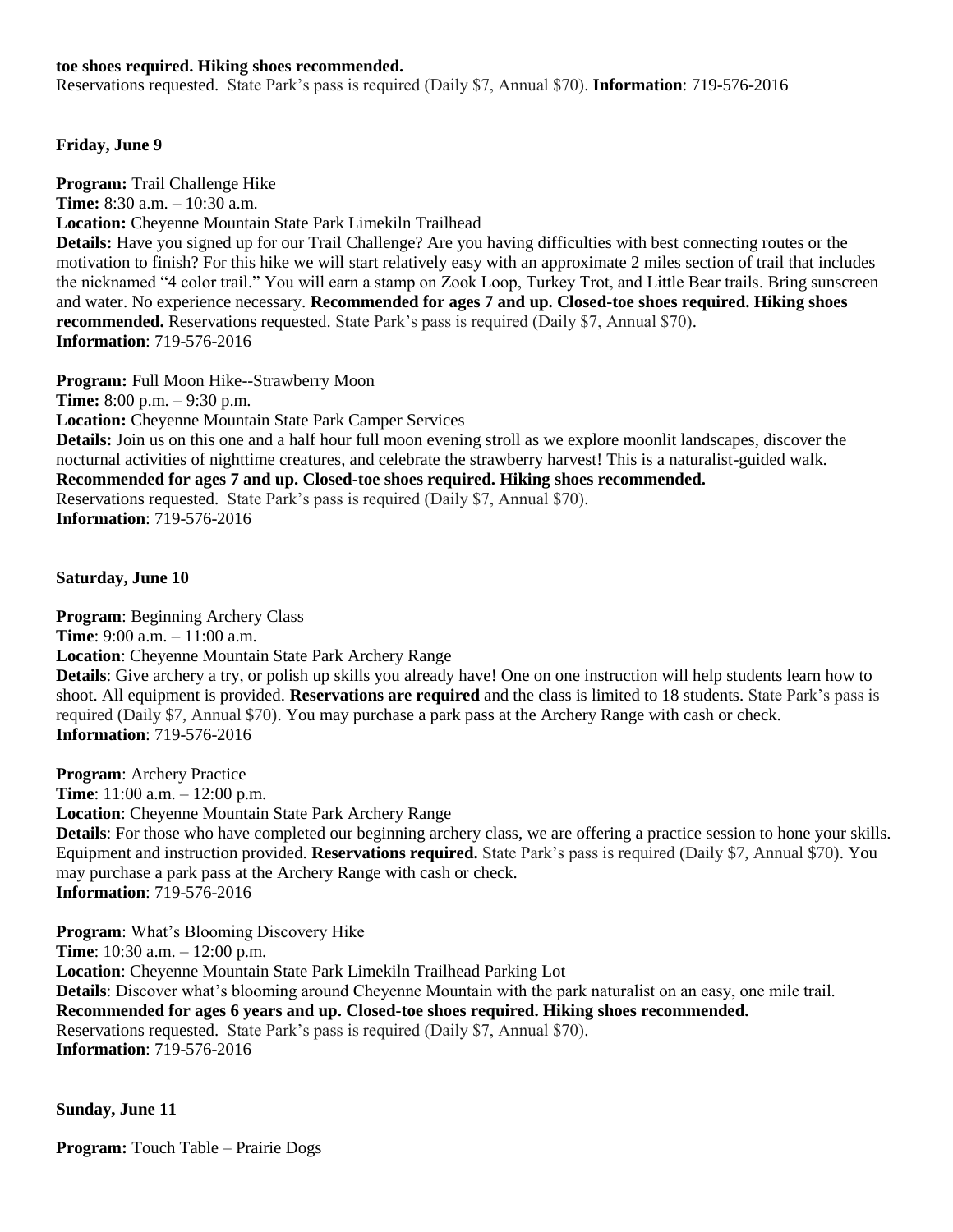**Time:** 11:00 a.m. – 1:00 p.m. **Location:** Cheyenne Mountain State Park Limekiln Trailhead **Details:** Come touch, examine, and learn about these animals that call Cheyenne Mountain State Park home. State Park's pass is required (Daily \$7, Annual \$70). **Information**: 719-576-2016

#### **Wednesday, June 14**

**Program**: Wildflower Hike **Time**: 9:00 a.m. – 11:00 a.m. **Location**: Cheyenne Mountain State Park Visitor Center **Details**: Wednesday Wildflower Walks begin again! This is a beautiful, easy guided nature walk with volunteer naturalist Lucy Bell, that lasts about an hour and a half and focuses on all the wonderful wildflowers that can be found around the Park. **Recommended for ages 7 and up. Closed-toe shoes required. Hiking shoes recommended.** Reservations requested. State Park's pass is required (Daily \$7, Annual \$70). **Information**: 719-576-2016

**Saturday, June 17**

**Program**: Father/Child Archery Class **Time**: 9:00 a.m. – 11:00 a.m. **Location**: Cheyenne Mountain State Park Archery Range **Details**: Join us Father's Day weekend and give archery a try, or polish up skills you already have! One on one instruction will help students learn how to shoot. All equipment is provided. **Reservations are required** and the class is limited to 18

students. State Park's pass is required (Daily \$7, Annual \$70). You may purchase a park pass at the Archery Range with cash or check. **Information**: 719-576-2016

**Program**: Literary Walk

**Time**: 9:30 a.m. - 11:30 a.m.

**Location**: Cheyenne Mountain State Park Visitor Center

**Details**: CMSP continues its summer season of the Literary Walk in the Woods on June 17, featuring Nebraska writer, Mari Sandoz, (1896-1966). Mari's realistic portrayal of pioneer reality in the Sand Hills of Nebraska in her classic book, *Old Jules*, broke the rules and infuriated some, while others recognized the genius of her writing. This program will be presented by Lucy Bell, with portrayal of Mari Sandoz by Pat Cooper. The program will begin in the classroom with a biography of the author. We will then go on a one-mile nature walk on Zook Loop Trail and make a stop at the Rock Garden where we will hear selections from the author's work. For your comfort, consider bringing a lightweight folding chair or mat to sit on. Reservations requested. State Park's pass is required (Daily \$7, Annual \$70). **Information**: 719-576-2016

**Program**: Jr. Ranger—Wildlife Encounters

**Time**: 11:00 a.m. – 12:30 p.m.

**Location**: Cheyenne Mountain State Park Camper Services

**Details:** Do you love the outdoors and think you have what it takes to be a Junior Park Ranger? What does a ranger do when encountering wildlife? Come find out! You can pick up a Junior Ranger training booklet at the Visitor Center or at class. Kids 7-12 years old can earn a Junior Ranger badge and/or a colorful patch depending on levels completed. **Recommended for ages 7-12.** Reservations requested. State Park's pass is required (Daily \$7, Annual \$70). **Information**: 719-576-2016

### **Sunday, June 18**

**Program**: Father's Day Discovery Hike **Time**: 9:00 a.m. - 10:30 a.m.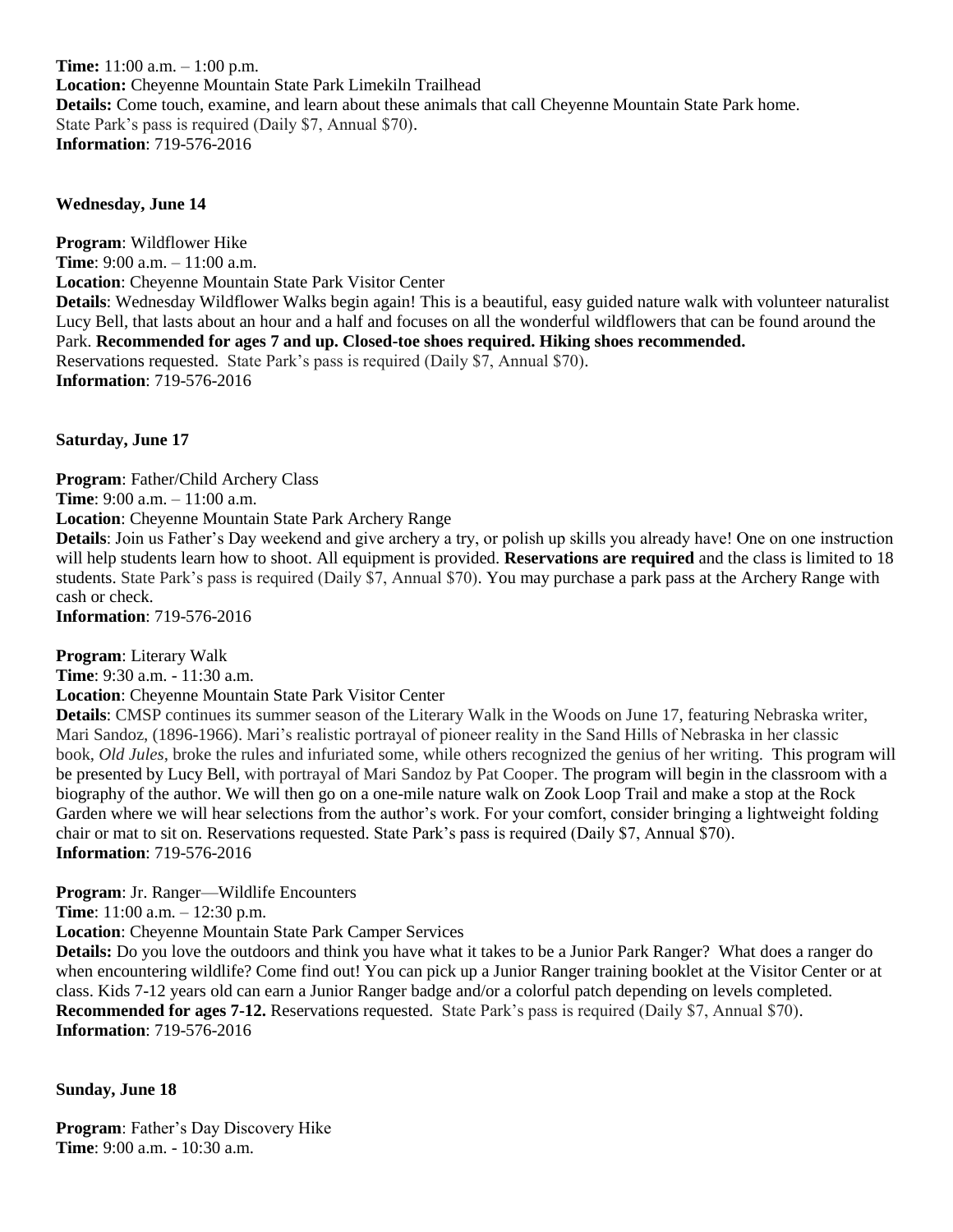**Location**: Cheyenne Mountain State Park Limekiln Trailhead Parking Lot **Details**: Bring your father, or if you're a father bring your child/children to Cheyenne Mountain State Park to join a park naturalist on a discovery hike. You will get to explore one of the park's popular trails, where you will learn about the flora and fauna of Cheyenne Mountain State park. Reservations requested. State Park's pass is required (Daily \$7, Annual \$70). **Information**: 719-576-2016

**Program**: Touch Table and Discovery Boxes—Bears **Time**: 11:00 a.m. - 1:00 p.m. **Location:** Cheyenne Mountain State Park Limekiln Trailhead **Details:** Come touch, examine, and learn about these animals that call Cheyenne Mountain State Park home. State Park's pass is required (Daily \$7, Annual \$70). **Information**: 719-576-2016

**Friday, June 23**

**Program:** Trail Challenge Hike **Time:** 8:30 a.m. – 11:00 a.m. **Location:** Cheyenne Mountain State Park Limekiln Trailhead **Details:** Have you signed up for our Trail Challenge? Are you having difficulties with best connecting routes or the motivation to finish? For this hike we will be completing Raccoon Ridge, Boulder Run, and Medicine Wheel. The complete loop will be roughly 3-3.5 miles with a stunning overlook near the finish. Bring sunscreen and water. No experience necessary. **Recommended for ages 7 and up. Closed-toe shoes required. Hiking shoes recommended.** Reservations requested. State Park's pass is required (Daily \$7, Annual \$70). **Information**: 719-576-2016

**Program**: Moth Night **Time**: 8:00 - 9:30 p.m. **Location**: Cheyenne Mountain State Park Limekiln Trailhead **Details**: Come join us on the new moon by tracking moths with insect experts from the Mile High Bug Club. Discover how amazing these nighttime insects can be. Fabric sheets and special lights will be used to attract moths for close inspection and identification. **Information**: 719-576-2016

**Saturday, June 24**

**Program**: Mystery Hike **Time**: 1:00 p.m. – 2:30 p.m. **Location**: Cheyenne Mountain State Park Camper Services

**Details**: This naturalist-led hike challenges participants to solve a puzzle, riddle or mystery as they search for hidden clues along a one-mile or less, easy trail. We have eight different mystery hikes, so come see which one needs to be solved today! **Recommended for ages 4 years and up. Children must be accompanied by an adult.** Closed-toe shoes required. Hiking shoes recommended. Reservations requested and State Park's pass is required (Daily \$7, Annual \$70). **Information**: 719-576-2016

**Sunday, June 25**

**Program**: Touch Table and Discovery Boxes—Coyotes **Time**: 11:00 a.m. - 1:00 p.m. **Location:** Cheyenne Mountain State Park Limekiln Trailhead **Details:** Come touch, examine, and learn about these animals that call Cheyenne Mountain State Park home. State Park's pass is required (Daily \$7, Annual \$70). **Information**: 719-576-2016